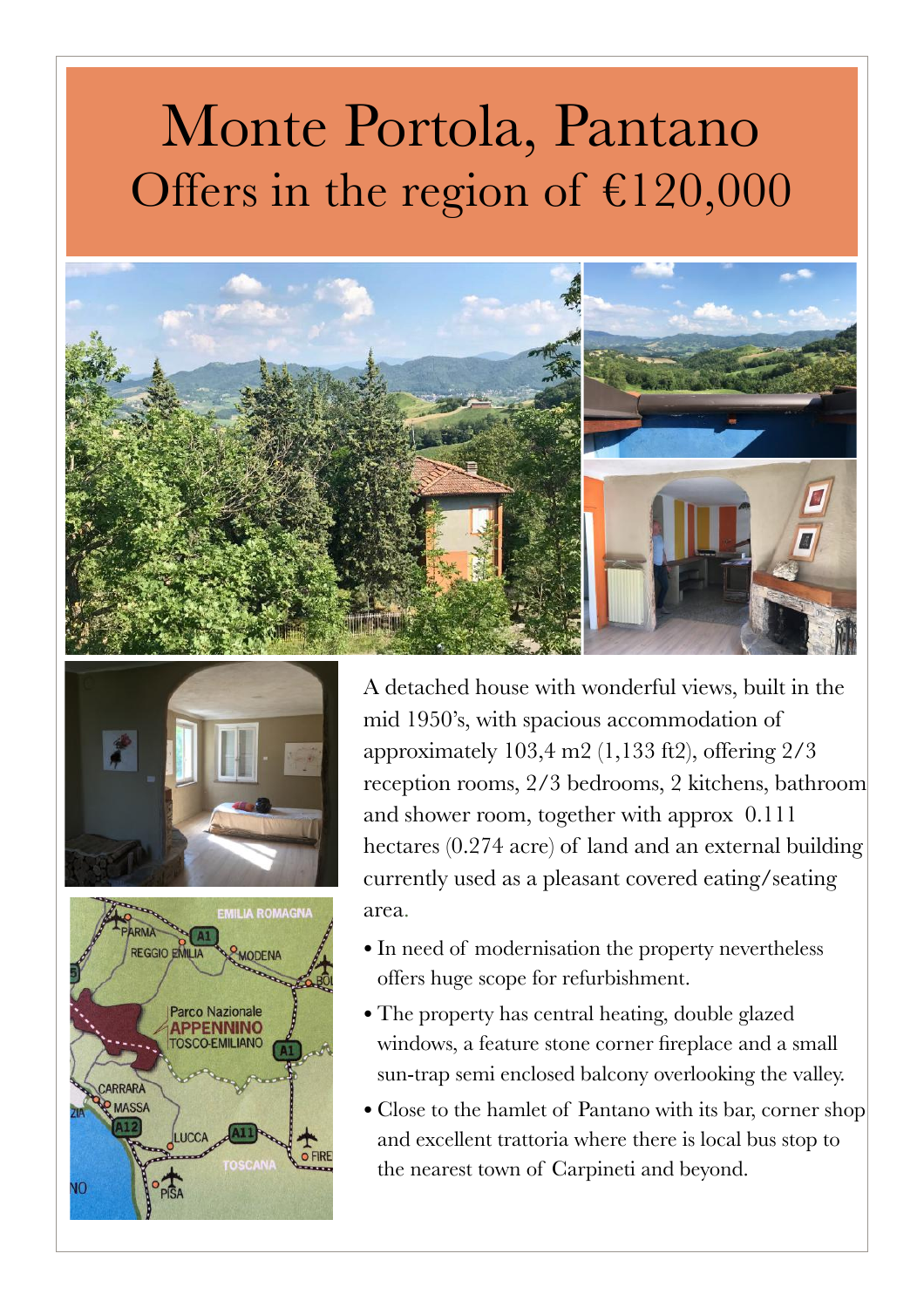



Carpineti is 6 kms away and offers an excellent range of shops and services. Reggio Emilia and the main A1 motorway are 45 kms and Bologna airport is 90 minutes drive. The area is part of the UNESCO biosphere of the Emilian Appenines.



**For more information [contact@lareginaproperties.com](http://www.apple.com)**

**Cassandra Campbell-Kemp UK/WhatsApp 07763 649028 Italy WhatsApp :+39 389 9166464** 

**Paolo Bonini : +39 348 4092061 (Italian only) [info@gianpaolobonini.com](http://www.apple.com)**